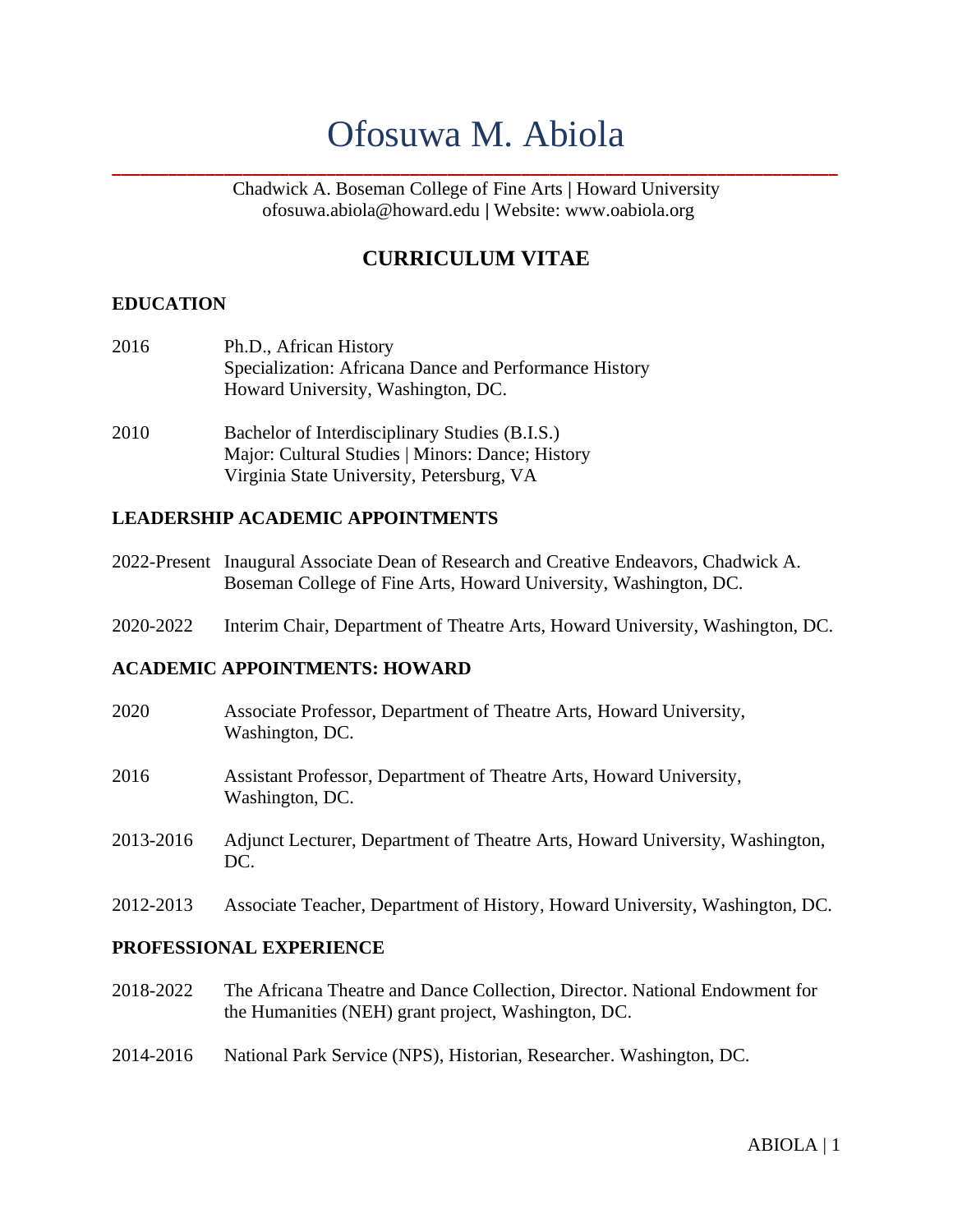| 2014      | The National Afro-American Museum and Cultural Center, Project Curator and<br>Research Associate for the exhibit, "Polyrhythm: The Evolution of African<br>American Dance and its African Roots." Wilberforce, Ohio.                                                                                                      |
|-----------|---------------------------------------------------------------------------------------------------------------------------------------------------------------------------------------------------------------------------------------------------------------------------------------------------------------------------|
| 2013-2014 | National Park Service (NPS), Co-Investigator. Ethnographic and Historical<br>Project, Washington, DC.                                                                                                                                                                                                                     |
| 2012      | Wolf Trap National Park for the Performing Arts, Archivist. United States<br>Department of the Interior, Vienna, VA. *Created the first archives for the<br>nation's only federal performing arts park.                                                                                                                   |
| 1996-2011 | Suwabi African Ballet, Artistic Director/Founder. *Directed/managed a company<br>of 50 dancers and drummers, operated the dance school, conducted research and<br>choreographed African dance ballets based on findings, wrote grants, curated<br>seasons, created and managed budget, etc. Norfolk and Newport News, VA. |
| 2005-2011 | CampRize! Dance Camp, Director. Norfolk, VA.                                                                                                                                                                                                                                                                              |
| 2004-2009 | Stage Norfolk Theatre Company, Director. Norfolk, VA.                                                                                                                                                                                                                                                                     |
| 2000-2009 | Governor's School for the Arts, Artist in Residence. Norfolk, VA.                                                                                                                                                                                                                                                         |
| 2000-2003 | Old Dominion University, Artist-in-Residence. Norfolk, VA.                                                                                                                                                                                                                                                                |
| 2000-2002 | Christopher Newport University, Lecturer. Newport News, VA.                                                                                                                                                                                                                                                               |
|           |                                                                                                                                                                                                                                                                                                                           |

#### **PUBLICATIONS**

| 2021 | Fire Under My Feet: History, Race & Agency in African Diaspora Dance. Editor.<br>Routledge.                                                                                                                                                 |
|------|---------------------------------------------------------------------------------------------------------------------------------------------------------------------------------------------------------------------------------------------|
| 2021 | "Dancing Protest: (Re) Visiting The Black Arts Movement Through the Lens of<br>Dance." Book chapter. Black Freedom Struggles. Kendall Publishers.                                                                                           |
| 2020 | Historical Perspectives on Dance in Africa. Intelligentsia Press.                                                                                                                                                                           |
| 2019 | History Dances: Chronicling the History of Traditional Mandinka Dance.<br>Routledge.                                                                                                                                                        |
| 2018 | Evoke: A Historical, Theoretical, and Cultural Analysis of Africana Dance and<br><i>Theatre.</i> Peer-reviewed digital journal. Founding Editor-in-Chief. Digital<br>Howard: Howard University.                                             |
| 2017 | "Bury Me Towards Africa: Nineteenth-Century African American Cemetery<br>Rituals." Chapter in the government white paper report, The Last Thing That Tells<br>Our Story: A Cultural History of the Mt Pleasant Plains Cemetery, An Historic |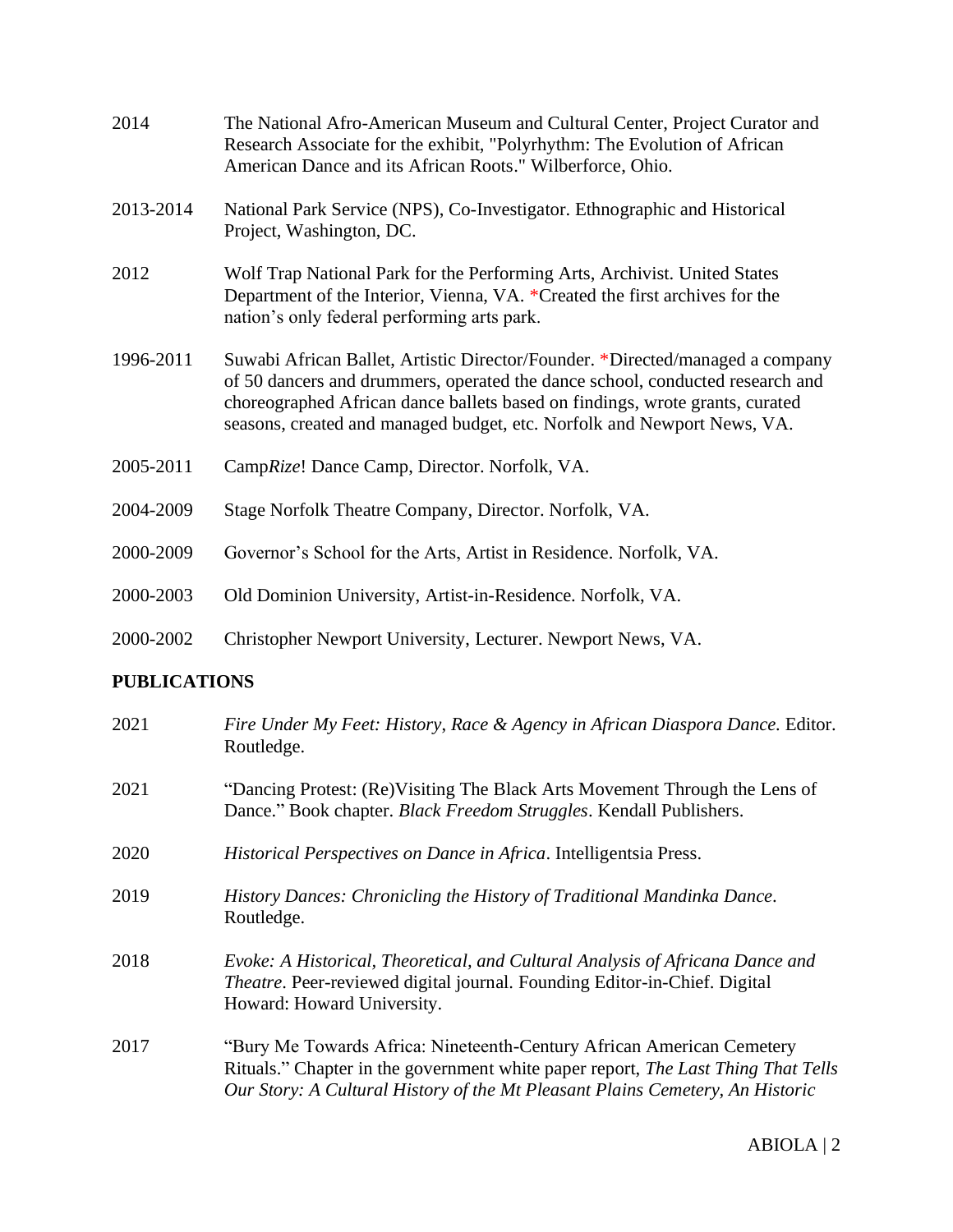|      | African American Burial Ground in Washington, DC. National Park Service<br>(NPS), Washington, DC.                                                                                                                               |
|------|---------------------------------------------------------------------------------------------------------------------------------------------------------------------------------------------------------------------------------|
| 2014 | "It Fits Like a Glove: Women and Black Consciousness in South Africa, 1901–<br>1989." Article. Africalogical Perspectives: Historical and Contemporary Analysis<br>of Race and Africana Studies, Spring Issue, 2014, pp. 77-92. |
| 2012 | From Strength to Liberation. Documentary. Director, researcher, writer.<br>Published by the District of Columbia Public Library System, Washington, DC.                                                                         |

#### **PUBLICATIONS IN PROGRESS**

*Unwitting Witnesses: Unearthing Narratives of African Dance in Pre-Colonial Logs*. \*Awarded a National Endowment for the Humanities (NEH) fellowship (2021-2022 award period) and a Council of American Overseas Research Center (CAORC) fellowship (2020-2023 award period) to travel to Africa to conduct research for the book.

*For Every Thought There's A Dance: Historical Musings on Women, Dance, and Resistance in Africa* and the Diaspora.

### **PROGRAMS/INITIATIVES**

| 2022      | Candid Conversations on Arts and Research. Conference Panel. Organized the<br>inaugural conference panel consisting of six Chadwick A. Boseman College of<br>Fine Arts faculty sharing their current arts research in Howard University's<br>Research Month.                                                                                                     |
|-----------|------------------------------------------------------------------------------------------------------------------------------------------------------------------------------------------------------------------------------------------------------------------------------------------------------------------------------------------------------------------|
| 2022      | R.I.S.E. (Revitalize. Innovate. Sustain. Emerge) Proposal for Strategic Investment<br>in the Department of Theatre Arts. Submitted a \$2.2-million-dollar proposal to<br>Howard University to increase investment in the Department of Theatre Arts.                                                                                                             |
| 2021      | I.D.E.A. (Imagine. Design. Engage. Achieve) 5 Year Strategic Plan, 2021-2026.<br>Developed the Department of Theatre Arts' first strategic plan. Howard<br>University, Washington, DC.                                                                                                                                                                           |
| 2021      | <i>Professional Pipeline Program, Founder. Created the program to foster official</i><br>partnerships between the Department of Theatre Arts and theatre/dance<br>companies of regional and national renown to provide industry experience for<br>students. Howard University, Washington, DC.                                                                   |
| 2019-2020 | Nankama African Dance Conference, Founder/Director. International Two-day<br>Scholarly Conference on African and African Diaspora dance and performance<br>research. Panelists and scholars from Africa, the US, Europe, and the Caribbean<br>attended. Ralph J. Bunch International Affairs Center, Washington DC, February<br>8-9, 2020 & February 9-10, 2019. |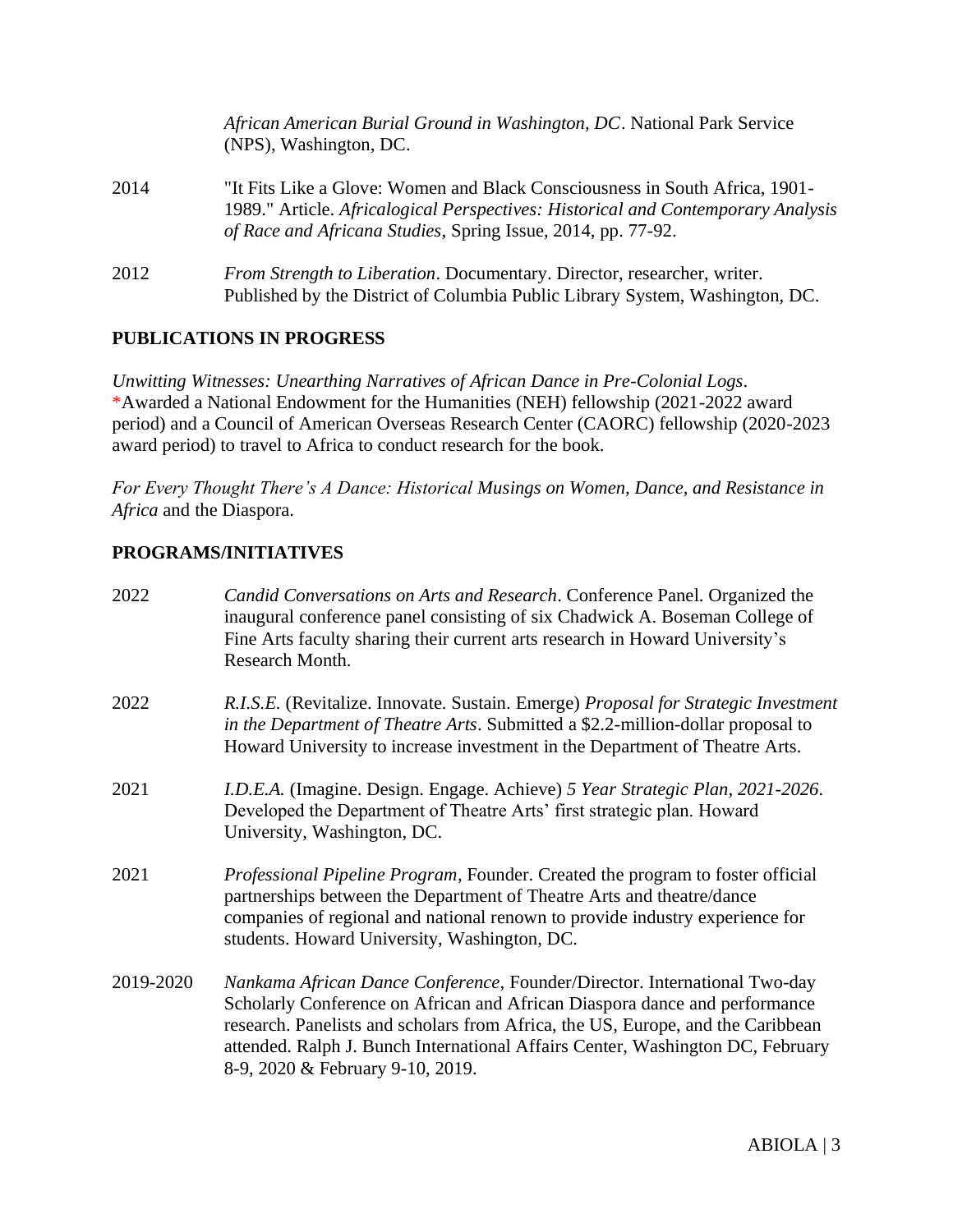# **GRANTS, FELLOWSHIPS, AND AWARDS**

| 2022      | AWARD, Deans Cabinet Award, Chadwick A. Boseman College of Fine Arts,<br>Howard University, Washington, DC.                                                    |
|-----------|----------------------------------------------------------------------------------------------------------------------------------------------------------------|
| 2021      | FELLOWSHIP, National Endowment for the Humanities (NEH), \$15,000.00,<br>Washington, DC. Award period, 2021-2022.                                              |
| 2020      | FELLOWSHIP, Council of American Overseas Research Centers (CAORC),<br>\$11,000.00, Washington, DC. Award period, 2020-2023.                                    |
| 2020      | AWARD, Mary Ellen Lane Multi-Country Travel Grant Award, \$1,000.00,<br>Washington, DC. *Awarded for top-ranked research proposal. Award period,<br>2020-2023. |
| 2019      | GRANT, U.S. Department of Education/Center for African Studies, Howard<br>University, \$3,000.00, Washington, DC.                                              |
| 2018      | GRANT, National Endowment for the Humanities (NEH), Humanities Initiatives,<br>\$99,948.00, Washington, DC.                                                    |
| 2018      | AWARD, Outstanding Assistant Professor in the College of Arts and Sciences at<br>Howard University, 2017-2018. Washington, DC.                                 |
| 2018      | AWARD, Outstanding Student Advisement, Office on Research Development,<br>Howard University, Washington, DC.                                                   |
| 2018      | AWARD, Junior Faculty Writing and Creative Works Summer Academy,<br>\$500.00, Office of Faculty Development, Howard University, Washington, DC.                |
| 2017      | GRANT, Summer Faculty Research Grant, \$10,000.00, Howard University,<br>Washington, DC.                                                                       |
| 2012      | AWARD, Special Commendation, Office of the Mayor, Washington, DC.                                                                                              |
| 2011-2016 | FELLOWSHIP, Frederick Douglas Doctoral Fellowship, \$96,000.00, Howard<br>University, Washington, DC.                                                          |
| 2011      | FULBRIGHT, The J. William Fulbright Foreign Scholarship, Morocco, North<br>Africa.                                                                             |
| 2011      | SCHOLARSHIP, US Department of State Critical Language Scholarship, Arabic.                                                                                     |
| 2010-2011 | GRANT, Crispus Attucks Cultural Center, Norfolk, VA, rehearsal space grant,<br>\$20,800.00.                                                                    |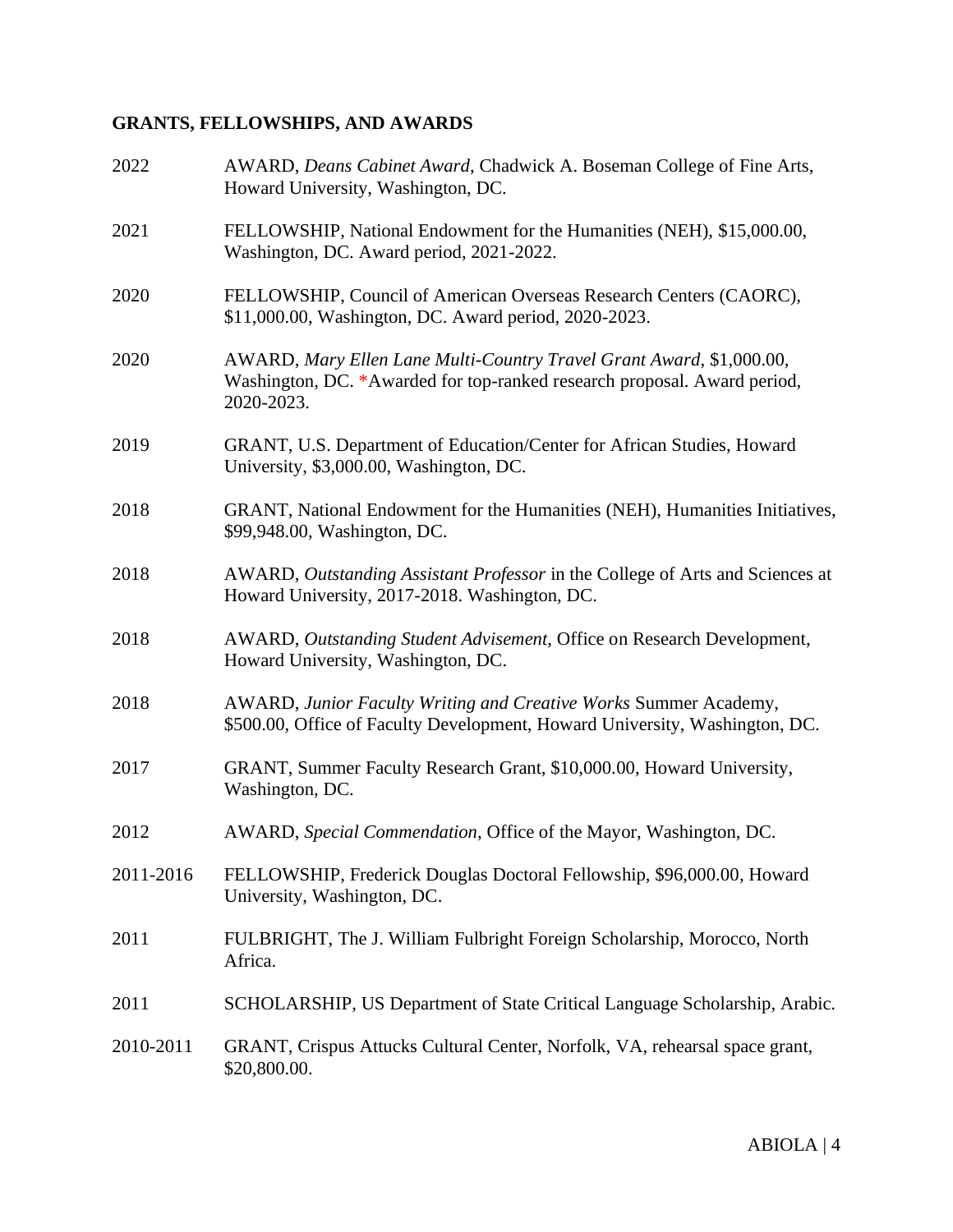| 2010      | FELLOWSHIP, George H. Benet Fellowship, Petersburg, VA, \$1,000.00.                                                                                                            |
|-----------|--------------------------------------------------------------------------------------------------------------------------------------------------------------------------------|
| 2009-2010 | GRANT, Crispus Attucks Cultural Center, Norfolk, VA, rehearsal space grant,<br>\$20,800.00.                                                                                    |
| 2008-2009 | GRANT, Crispus Attucks Cultural Center, Norfolk, VA, rehearsal space grant,<br>\$18,000.00.                                                                                    |
| 2008      | AWARD, Unity Award, for innovatively utilizing African dance to facilitate<br>conversation between diverse groups. Hampton City Council, Hampton, VA.                          |
| 2007      | GRANT, Newport News Arts Council Grant, Newport News, VA, \$2,500.00.                                                                                                          |
| 2006-2008 | GRANT, Crispus Attucks Cultural Center, Norfolk, VA, rehearsal space grant,<br>\$41,600.00.                                                                                    |
| 2006      | AWARD, Excellence in the Arts Award, Southeast Virginia Arts Association,<br>Norfolk, VA.                                                                                      |
| 2005-2006 | GRANT. Grant for teaching an apprentice the art of traditional African dance and<br>culture. Virginia Foundation for the Humanities (VFH), Charlottesville, VA.<br>\$3,000.00. |
| 2005      | AWARD, Master Folk Artist Award, Virginia Foundation for the Humanities.                                                                                                       |
| 2005      | AWARD, Outstanding Contribution to Music in the Commonwealth, The<br>Virginia Music Educators' Association, Norfolk, VA.                                                       |
| 2004      | GRANT, Friends of the Arts, Inc., Richmond, VA, \$2,700.00.                                                                                                                    |
| 2003      | GRANT, Hampton Arts Council, Hampton, VA, \$4,700.00.                                                                                                                          |
| 1998      | GRANT, The Links, Newport News, VA, \$500.00.                                                                                                                                  |
|           | <b>FEATURED SCHOLAR</b>                                                                                                                                                        |

- 2022 Featured in, *Southern Theatre,* "Opening Doors: Professional Theatres Partner with HBCUs to Help Develop Black Leaders." Vol. LXII no. 1 (Winter 2022), p. 32-34.
- 2019 Interviewed on ABC's *Good Morning Washington* (February 7, 2019).
- 2019 *History Dances: Chronicling the History of Traditional Mandinka Dance*, featured on Howard University's "Hot 15" Books for Black History Month.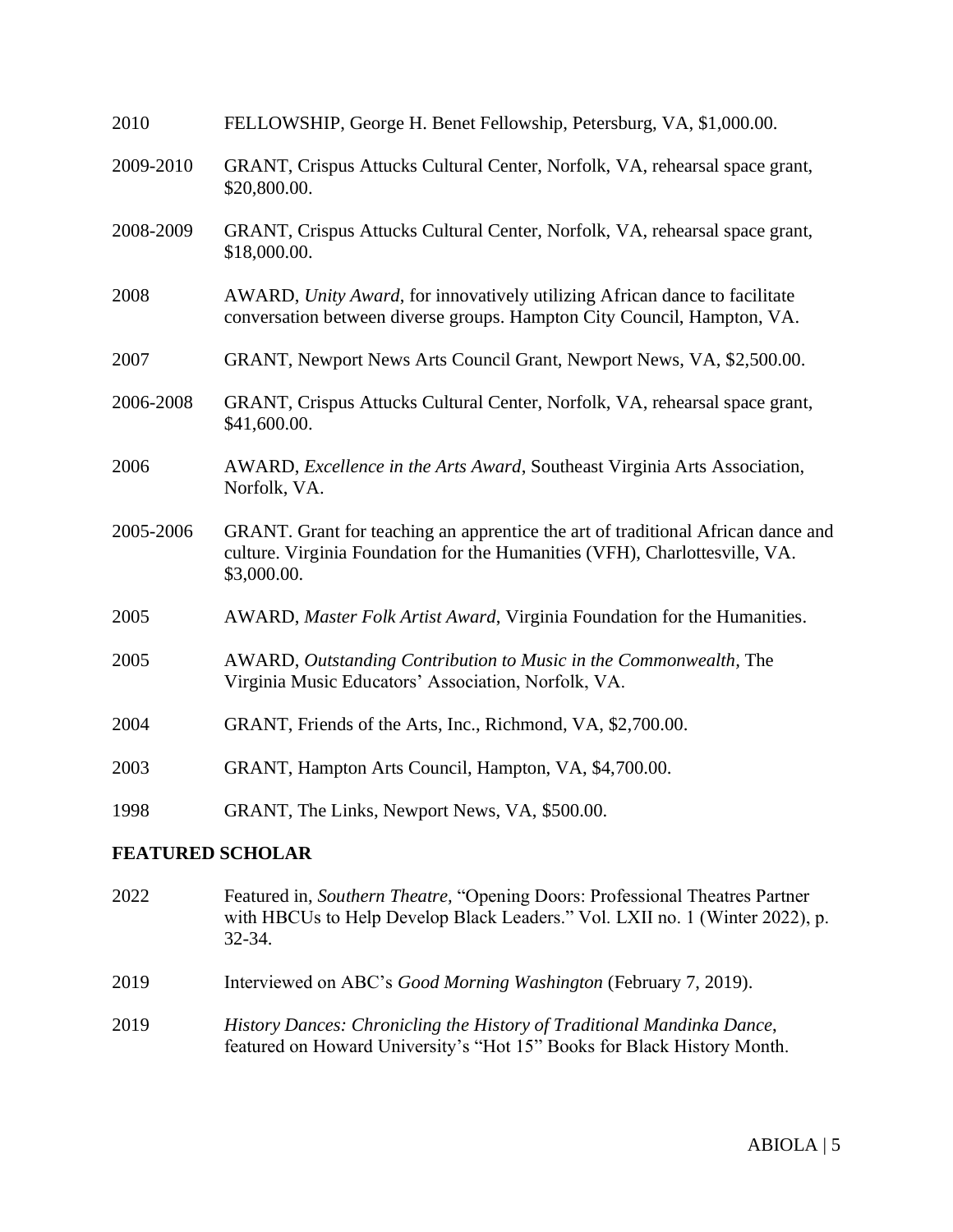| 2018 | Afro-American Newspaper, "Howard Fine Arts Professor Shows How African<br>Dance Chronicled History." (December 15, 2018).                                        |
|------|------------------------------------------------------------------------------------------------------------------------------------------------------------------|
| 2018 | <i>Perspectives on History, Spotlight Scholar. American Historical Association</i><br>(AHA). (December 6, 2018).                                                 |
| 2018 | Dance Spirit, "Step By Step," article. Interviewed and provided historical content<br>for article on African American Step Dancing (April 2018 issue), p. 44-45. |

# **ARTISTIC AND DIGITAL WORKS**

| 2021 | Nankama African Dance Conference Recap. Documentary Short. Director, wrote<br>the script, narrator, and video editor. Produced by Araku Studios.                                                                                                                                                      |
|------|-------------------------------------------------------------------------------------------------------------------------------------------------------------------------------------------------------------------------------------------------------------------------------------------------------|
| 2020 | RITES, Choreography (African dance). Invited to present my choreographic work<br>RITES in Recife, Brazil, with 5 of my students. U.S. State Department-<br>Smithsonian Museum joint project. March 23-29, 2020. (Postponed due to<br>Coronavirus)                                                     |
| 2016 | Grave Revelations: Cultural and Historical Narratives from the Colored Union<br>Benevolent Association Burial Ground. Documentary. Directed, researched, wrote<br>the script, and narrated the documentary. Produced, by Aryzen Pictures.                                                             |
| 2016 | History Dances: African Dance Systems as Methodology. Documentary. Directed,<br>researched, wrote the script, and narrated the documentary. Produced by, Aryzen<br>Pictures. Visual supplement for my monograph History Dances: Chronicling the<br>History of Traditional Mandinka Dance (Routledge). |
| 2016 | "Lamban." Choreographed the African dance, and ceremonial reception director.<br>African American Women and the Law (AAWL) Conference. Theme: "Black<br>Women Still Rising: Ending Structural Racism, Patriarchy and Violence."<br>National Education Association (NEA), Washington, DC.              |
| 2012 | Meet the Rain at the Clouds. Documentary. Director, researcher, writer. Presented<br>at "Women's History Month," National Park Service (NPS), Washington, DC.                                                                                                                                         |
| 2010 | "Umoja" Suwabi African Ballet's 14th Annual Kwanzaa Concert. Director,<br>producer, choreographer. The Attucks Theatre, Norfolk, VA.                                                                                                                                                                  |
| 2010 | Cultural Continuities II: African Culture in the Diaspora Conference,<br>Founder/Director. Attucks Theatre, Norfolk, VA.                                                                                                                                                                              |
| 2009 | Cultural Continuities: African Culture in the Diaspora Conference,<br>Founder/Director. Attucks Theatre, Norfolk, VA.                                                                                                                                                                                 |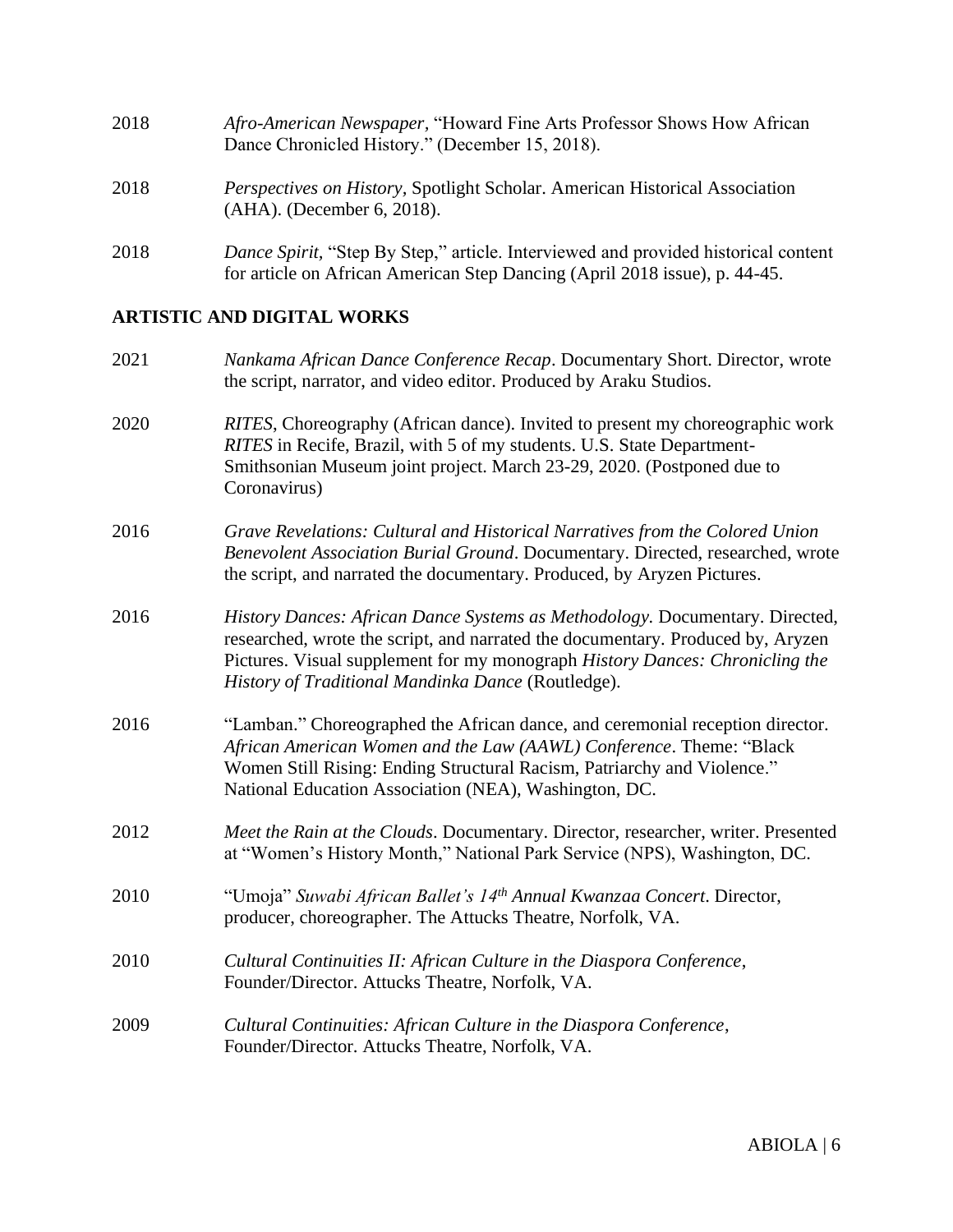| 2009      | Once on This Island (Musical), choreographer. Hampton Roads Academy<br>Newport News, VA.                                                                |
|-----------|---------------------------------------------------------------------------------------------------------------------------------------------------------|
| 2009      | "Faju," choreography. A Choreographer's Showcase. Old Dominion University,<br>Norfolk, VA.                                                              |
| 2008      | <i>Imani</i> . Suwabi African Ballet's 12 <sup>th</sup> Annual Kwanzaa Concert. Director, producer,<br>choreographer. The Attucks Theatre, Norfolk, VA. |
| 2007      | Nia. Suwabi African Ballet's 11 <sup>th</sup> Annual Kwanzaa Concert. Director, producer,<br>choreographer. The Attucks Theatre, Norfolk, VA.           |
| 2006      | Bena. Choreographer. The Governor's School for the Arts, Norfolk, VA.                                                                                   |
| 2006      | Kuumba. Suwabi African Ballet's 10 <sup>th</sup> Annual Kwanzaa Concert. Director<br>producer, choreographer. The Attucks Theatre, Norfolk, VA.         |
| 2004-2009 | First Night at Colonial Williamsburg, Suwabi African Ballet was commissioned<br>annually to perform.                                                    |

# **INVITED SPEAKER**

| 2022 | Mellon Center for Faculty Excellence/Prairie View A&M University, Applying<br>for Fellowships in the Humanities and Social Sciences. Invited lecturer. Prairie<br>View, Texas, July 6.                                                                                                                                                                                                                                                                                     |
|------|----------------------------------------------------------------------------------------------------------------------------------------------------------------------------------------------------------------------------------------------------------------------------------------------------------------------------------------------------------------------------------------------------------------------------------------------------------------------------|
| 2021 | The Atlantic Council, Africa Center, High-Level International Summit on the<br>African Creative and Cultural Industries, invited panelist. Hosted by Ambassador<br>Rama Yade. Panel speakers included Cyril Ramaphosa (President of South<br>Africa), Nana Addo-Akufo (President of Ghana), Felix Tshisekedi (President of<br>Democratic Republic of the Congo) and other high-level officials. Smithsonian<br>National Museum of African Art, Washington, DC, October 15. |
| 2021 | <i>HBCUx Focus Group, Black Seed Fund</i> invited panelist (a \$10 million national<br>strategic plan to facilitate HBCU Theatre Programs). Occurred digitally in diverse<br>cities including Washington, DC, California, New York, Florida, among others.<br>October 9.                                                                                                                                                                                                   |
| 2021 | Woolly Mammoth Theatre Company. Spotlight Series: Arts Education &<br><i>Leadership.</i> Invited speaker, panel. The Spotlight Series is in collaboration with<br>Howard University's Theatre Arts Department. Washington, DC, October 25.                                                                                                                                                                                                                                 |
| 2020 | U.S. State Department, "African Dance in the Diaspora," invited speaker. Recife,<br>Brazil, March 23-29, 2020. (Postponed due to Coronavirus).                                                                                                                                                                                                                                                                                                                             |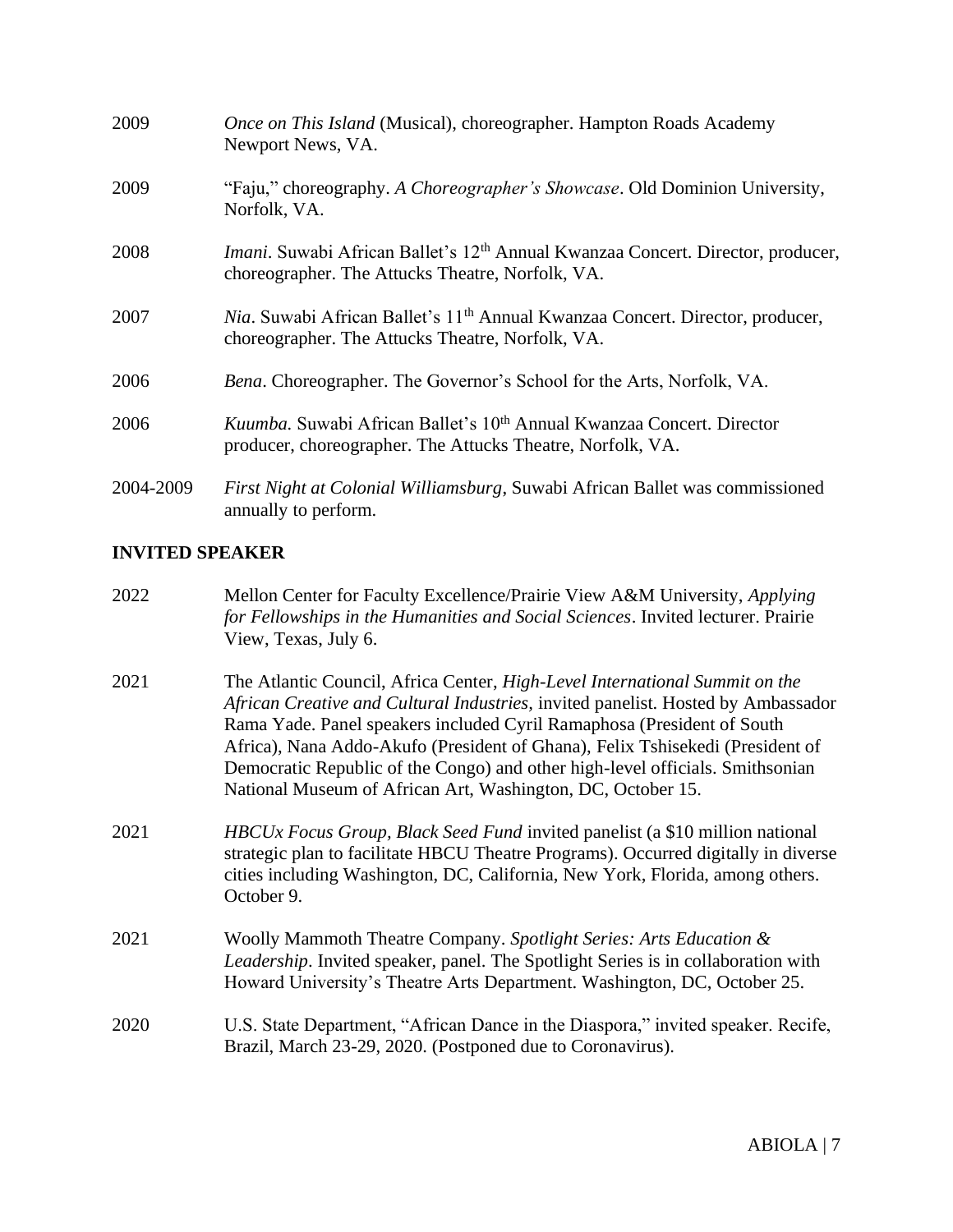| 2019               | HOST, talkback for the D.C. screening of the web series, <i>Black Enough</i> ,<br>Landmark's E Street Cinema, Washington, DC, November 13.                                                                                                                                     |
|--------------------|--------------------------------------------------------------------------------------------------------------------------------------------------------------------------------------------------------------------------------------------------------------------------------|
| 2018               | "The Africana Theatre and Dance Collective" invited talk. Howard University<br>Annual Research Week Conference 2018, Washington, DC.                                                                                                                                           |
| 2015               | "Authenticity in Research: Approaches and Methodologies for the Performing<br>Arts Historian," invited lecturer. The Annual Summer Intensives for Theatre Arts,<br>Howard University, Washington, DC.                                                                          |
| 2014               | "Africa, the Ring Shout, and Hand Dancing: Exposing the Ancient Foundations of<br>DC Hand Dancing," invited speaker in the panel, "Hand Dance Yesterday, Today<br>and Tomorrow," the Annual Conference of the National Hand Dance Association,<br>Arena Stage, Washington, DC. |
| 2012               | "Fortitude and the Embodiment of a Movement," invited speaker. DC National<br>Archives' Commemoration of the 150 <sup>th</sup> Anniversary of Emancipation in<br>Washington, DC.                                                                                               |
| 2013               | "Research and the Arts," invited lecturer for the course, Dance History I,<br>Department of Theatre Arts, Howard University, Washington, DC.                                                                                                                                   |
| 2011               | "African Dance and the Utility of Tradition," invited speaker (and performance<br>and choreography). The International Arts Festival, Chrysler Museum, Norfolk,<br>VA.                                                                                                         |
| 2011               | "Historic Vistas of African Dance," invited speaker (and workshop). Norfolk<br>State University Annual Dance Conference, Norfolk, VA.                                                                                                                                          |
| 2011               | "History, Traditional African Dance, and the 21 <sup>st</sup> Century," invited speaker (and<br>performance and choreography). Thomas Nelson Community College Annual<br>Black History Month Conference, Hampton, VA.                                                          |
| 2010               | "Moving Forward: African American Dance," invited speaker (and<br>choreography). Norfolk State University Annual Dance Conference, Norfolk, VA.                                                                                                                                |
| 2010               | "Manjani: Conceptualizing the Rite of Passage in Mandinka Dance," invited<br>speaker. The Office of International and Intercultural Programs, Wesleyan<br>College, Norfolk, VA.                                                                                                |
| <b>CONFERENCES</b> |                                                                                                                                                                                                                                                                                |

2022 Roundtable Discussion with Hon. Railia A. Odinga, African Union High Representative and former Prime Minister of the Republic of Kenya. Exclusive invitation from Ambassador Rama Yade, Director of the Africa Center, Atlantic Council, Washington DC. April 25, 2022.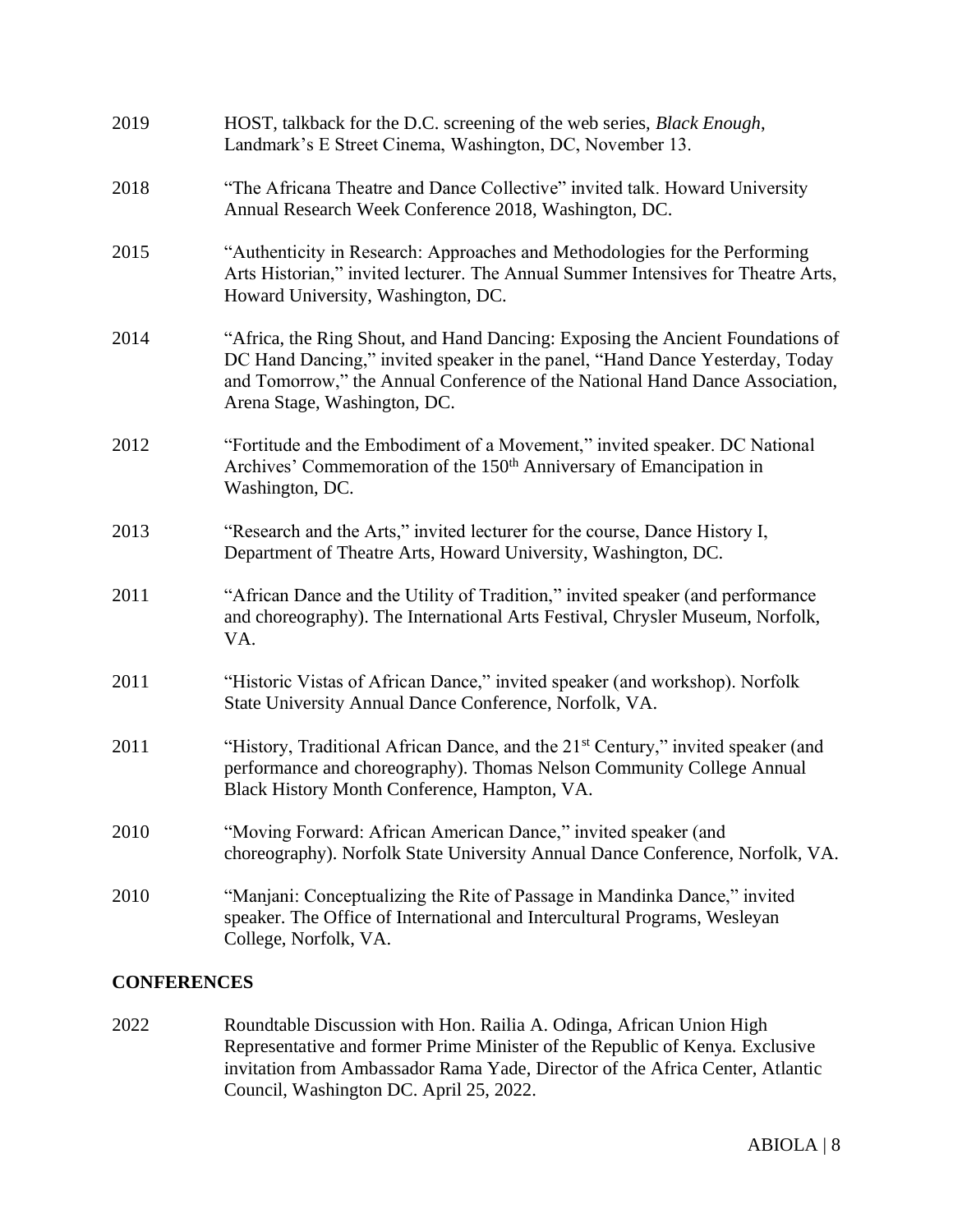| 2019 | "Les Ballets Africains and the Restoration of Black Identity in Africa and the<br>Diaspora," presentation. Paper accepted in Association for the Study of the<br>Worldwide African Diaspora (ASWAD) conference. November 5-9, 2019,<br>Williamsburg, VA.                            |
|------|-------------------------------------------------------------------------------------------------------------------------------------------------------------------------------------------------------------------------------------------------------------------------------------|
| 2018 | "Performance, African Rock Art, and the History of the Earth," paper accepted in<br>the panel "Making People of African Origins Visible in the STEM Curriculum."<br>Association for Science Teacher Education (ASTE) International Conference.<br>January 4-6, 2018, Baltimore, MD. |
| 2018 | "Dancing Off Blackface: Vaudeville and the Construction of Black Identity in the<br>World War I Era." Paper accepted in Association for the Study of African<br>American Life and History (ASALAH) annual meeting and conference. October<br>3-7, 2018, Indianapolis, Indiana.      |
| 2017 | "History Restored: Reconnecting Dance to the Black Arts Movement Narrative,"<br>presentation. Jr. Faculty Writing and Creative Works Academy, Howard<br>University, Washington, DC.                                                                                                 |
| 2017 | "Jondon/Wolosodon," featured artist, Master Class. Lecture and workshop,<br>Wazee African Dance and Culture, The Hampton Performing and Creative Arts<br>Center, Hampton, VA.                                                                                                       |
| 2016 | "Nangadef: August Wilson and Ritual," discussion. The August Wilson Society,<br>Armour J. Blackburn Center, Washington, DC.                                                                                                                                                         |
| 2016 | "2 <sup>nd</sup> Annual Youth and Young Adult Hand Dance Symposium," panel discussion,<br>National Hand Dance Association, (NHDA) R.I.S.E. Demonstration Center,<br>Washington, DC.                                                                                                 |
| 2014 | "When They Stood Up: 19 <sup>th</sup> -Century African American Cemetery Ritual," paper.<br>Organization of American Historians (OAH), Annual Meeting, Atlanta, Georgia.                                                                                                            |
| 2013 | "Revelations of Africanisms: The History of Washington DC's Emancipation,"<br>paper. District of Columbia City Council Emancipation Conference, Washington,<br>DC.                                                                                                                  |
| 2012 | "From Strength to Liberation," lectured and presented my documentary as part of<br>the city-wide Sesquicentennial Celebrations, Anacostia Library, Washington, DC.                                                                                                                  |
| 2010 | "A Separate Space: Historical Highlights of Gnawa Arts and Culture in<br>Contemporary Morocco," paper. Cross Cultural Solutions, Morocco, North<br>Africa.                                                                                                                          |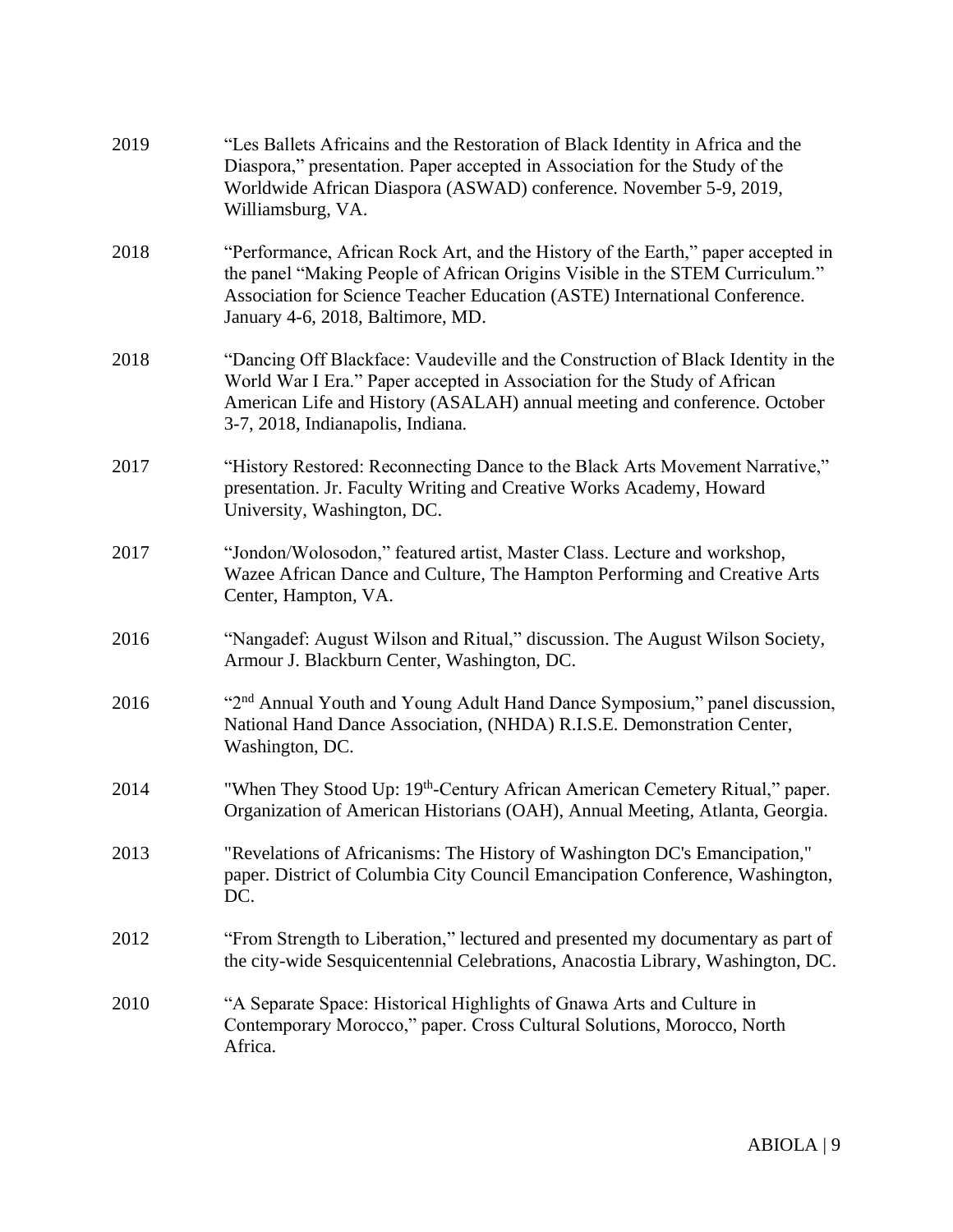| 2009 | "The State of Black Dance in America," invited speaker and workshop. Office of<br>Student Affairs Black History Program, Hampton University, Hampton, VA.                          |
|------|------------------------------------------------------------------------------------------------------------------------------------------------------------------------------------|
| 2008 | "Diversifying Dance Venues," invited speaker (and performance). National Folk<br>Festival, National Council for the Traditional Arts, Richmond, VA.                                |
| 2007 | "Africa, America, the Arts and Inclusion," invited speaker (and performance and<br>choreography). America's 400 <sup>th</sup> Anniversary, Jamestown Settlement, Jamestown,<br>VA. |
| 2006 | "Incorporating The Arts in the Homeschool Curriculum," invited lecturer.<br>Department of Education, Hampton University, Hampton, VA.                                              |
| 2005 | "Kasa: Celebration through Traditional Jola Drumming," invited speaker (and<br>workshop). The Virginia Music Educator's Association Annual Meeting, Norfolk,<br>VA.                |

## **JUDGE / ADJUDICATOR / EVALUATOR**

| 2022      | GRANT REVIEW PANELIST, National Endowment for the Humanities, (NEH),<br>Division of Education Programs, Humanities Initiatives Grant Competition,<br>Washington, DC. |
|-----------|----------------------------------------------------------------------------------------------------------------------------------------------------------------------|
| 2022      | <b>ACCREDITATION SITE EVALUATOR, National Association of Schools of</b><br>Theatre (NAST), Reston, VA.                                                               |
| 2021      | ADJUDICATOR AND GRANT REVIEWER, DC Commission on the Arts and<br>Humanities, FY21 Arts and Humanities Fellowship in Dance, Washington, DC.                           |
| 2020      | GRANT READER, National Endowment for the Arts (NEA), Grants for Arts<br><i>Projects</i> , Washington, DC.                                                            |
| 2020      | JUDGE, NAACP ACT-SO (Afro-Academic, Cultural, Technological and<br>Scientific Olympics) National Competitions.                                                       |
| 2019      | ADJUDICATOR, John F. Kennedy Center for Performing Arts, Kennedy Center<br>Dance Lab, Washington, DC.                                                                |
| 2019      | ADJUDICATOR AND GRANT REVIEWER, DC Commission on the Arts and<br>Humanities, FY20 Arts and Humanities Fellowship in Dance, Washington, DC.                           |
| 2016-2019 | JUDGE, National Park Service (NPS), Frederick Douglass Oratorical Contest,<br>Washington, DC.                                                                        |
| 2009-2011 | JUDGE, Attucks Theater, CampRize, Dance Auditions, Norfolk, VA.                                                                                                      |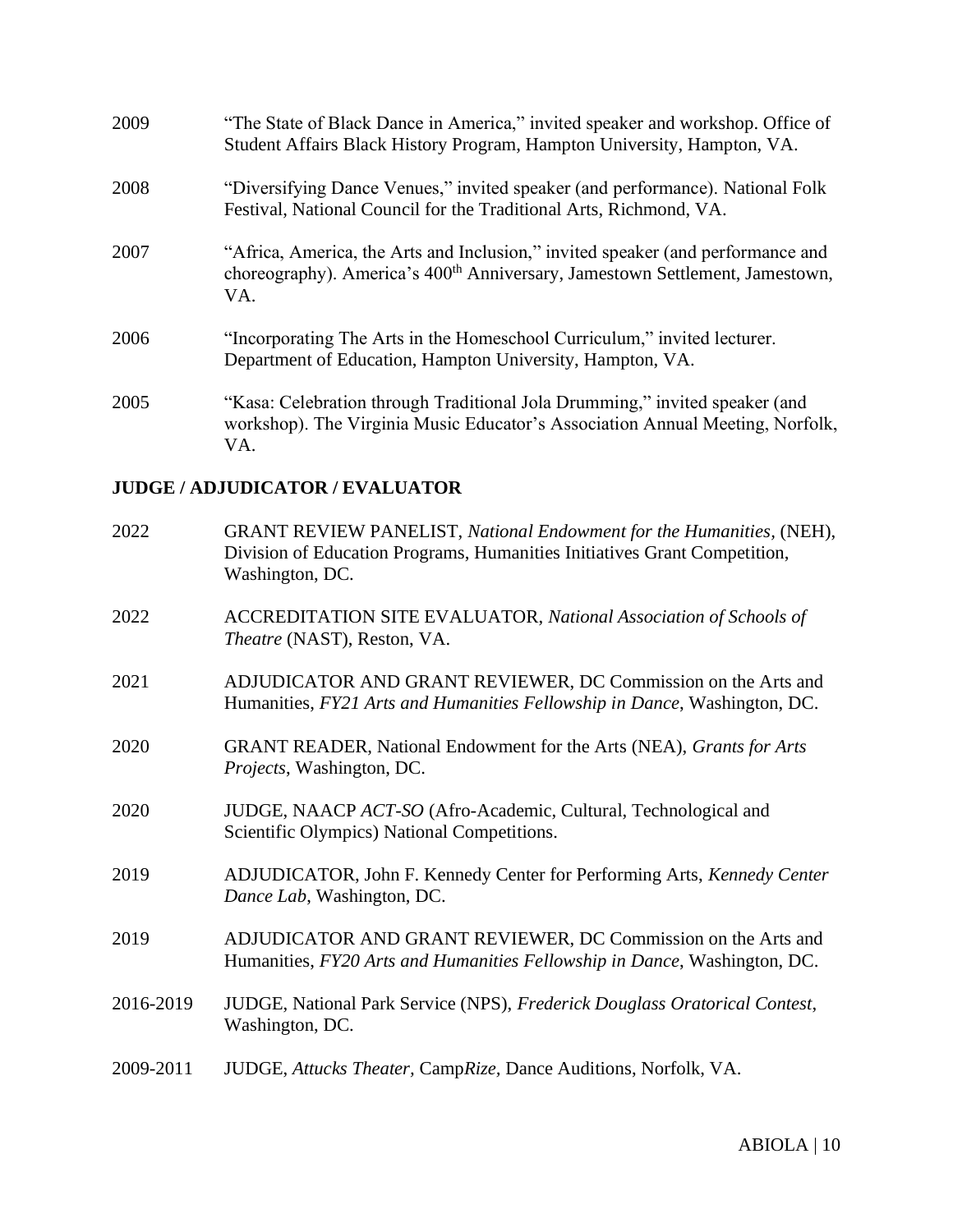2006-2008 JUDGE, NAACP *ACT-SO* (Afro-Academic, Cultural, Technological and Scientific Olympics) Regional Competitions, Newport News, VA.

## **SERVICE TO THE PROFESSION**

| 2022      | HUMANITIES SPECIALIST, "Reflections on Justice" Dance Institute of<br>Washington (DIW), Washington DC.                                                                                                                       |
|-----------|------------------------------------------------------------------------------------------------------------------------------------------------------------------------------------------------------------------------------|
| 2021      | REVIWER, Tenure and Promotion Application, University of North Carolina-<br>Charlotte.                                                                                                                                       |
| 2021      | REVIEWER, Arts and Humanities Research Support Program, Wayne State<br>University, Detroit, MI.                                                                                                                              |
| 2020      | REVIEWER, Journal of the Musical Arts in Africa. Peer-reviewed journal of the<br>South African College of Music, University of Cape Town, South Africa.                                                                      |
| 2019      | REVIEWER, Arts. Peer reviewed international journal, Basel, Switzerland.                                                                                                                                                     |
| 2019      | REVIEWER, The Griot: The Journal of African American Studies. Peer-reviewed<br>academic journal.                                                                                                                             |
| 2019      | CONSULTANT, BREathe Dance Project, Fort Washington, Maryland.                                                                                                                                                                |
| 2018      | DANCE DRAMATURGE, "Trials to Freedom," Seals Dance Project,<br>Washington, DC.                                                                                                                                               |
| 2017-2019 | CONSULTANT, Wazee African Dance and Culture, Hampton, VA.                                                                                                                                                                    |
| 2016-2017 | HUMANITIES SPECIALIST, National Hand Dance Association (NHDA)<br>Washington, DC.                                                                                                                                             |
| 2016      | PANEL EVALUATER, Panel Discussion, 2 <sup>nd</sup> Annual Youth and Young Adult<br>Symposium, R.I.S.E. Demonstration Center, National Hand Dance Association<br>(NHDA), Washington, DC.                                      |
| 2016      | MEMBER, Planning Committee, African American Women and the Law<br>Conference, African American Policy Forum: Center for Intersectionality and<br>Social Policy Studies, National Education Association (NEA) Washington, DC. |
| 2014      | ASSISTANT ADMINISTRATOR, American Historical Association (AHA),<br>Annual meeting, Washington, DC.                                                                                                                           |
| 2007      | TRAVEL COORDINATOR, ACT-SO (Afro-Academic, Cultural, Technological,<br>and Scientific Olympics) Gold metal finalists' travel to final competition in<br>Detroit, MI.                                                         |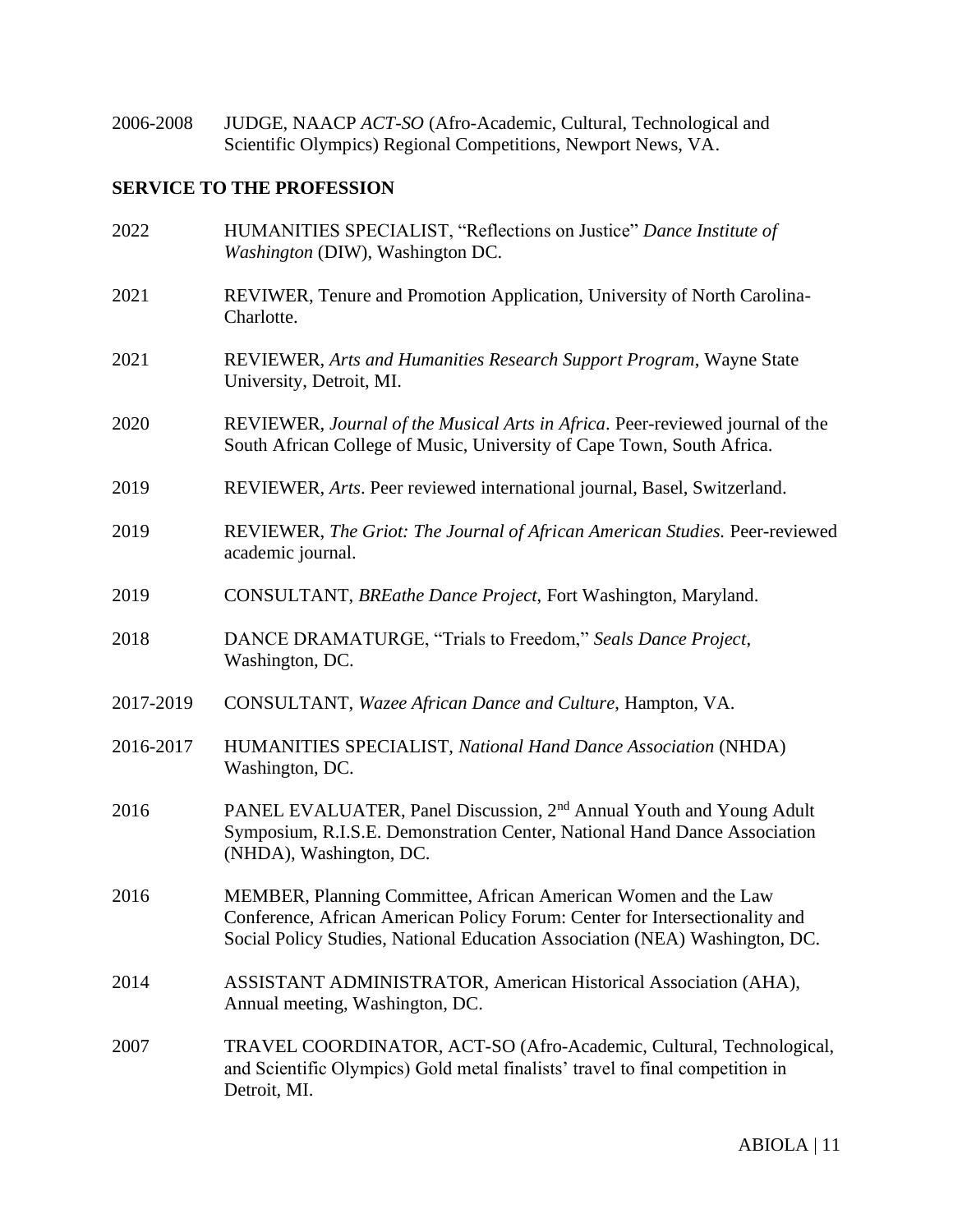2004 SUWABI IN GAMBIA, organized an African dance conference for US dance artists to travel to The Gambia, West Africa, to study traditional African dance, history, and culture for three weeks, March-April, 2004.

#### **TEACHING EXPERIENCE: HOWARD UNIVERSITY**

(*WAC*, Writing Across the Curriculum course; *WRTG*, Writing Intensive course)

#### *Academic Courses*

Dance History I (WAC): Africa, Antiquity to the  $20<sup>th</sup>$  Century Dance History I (WAC): World Dance Dance History II: (WRTG) Engaging the African Diaspora, 1600 to Present Theatre History I (WAC): World Theatre to the  $18<sup>th</sup>$  Century Introduction to Theatre Performance and Identity Honors Thesis I, II Honors Directed Research I, II Arts, Libraries, and Archives Research Methods in Dance, Theatre, and Performance African History I

#### *Dance Technique*

African Dance I, II, III, African Dance Performance Workshop

#### *Digital Pedagogy*

|           | 2021-Present Pedagogy Website: The History of Africana Dance. Published website to enhance |
|-----------|--------------------------------------------------------------------------------------------|
|           | student engagement in the undergraduate courses: Dance History I; Dance History            |
|           | II; and Performance and Identity. www.ofosuwaabiolaphd.org.                                |
|           | 2020-Present 100% Online Course: Dance History I                                           |
|           | 2020-Present 100% Online Course: Dance History II: African Diaspora                        |
| 2017-2020 | Pedagogy Website: <i>Africana Cultural History</i> . Published website to enhance          |
|           | student engagement in the undergraduate courses: Theatre History; Dance                    |
|           | History; Performance and Identity; and Arts, Libraries, and Archives.                      |

#### *Undergraduate College Courses Created*

| 2020 | Arts, Libraries, and Archives                       |
|------|-----------------------------------------------------|
| 2018 | Research Methods in Dance, Theatre, and Performance |
| 2017 | Performance and Identity                            |

#### **OTHER ACADEMIC TEACHING EXPERIENCE**

*African Dance Technique* (1997-2006)

Hampton University Norfolk State University Old Dominion University Christopher Newport University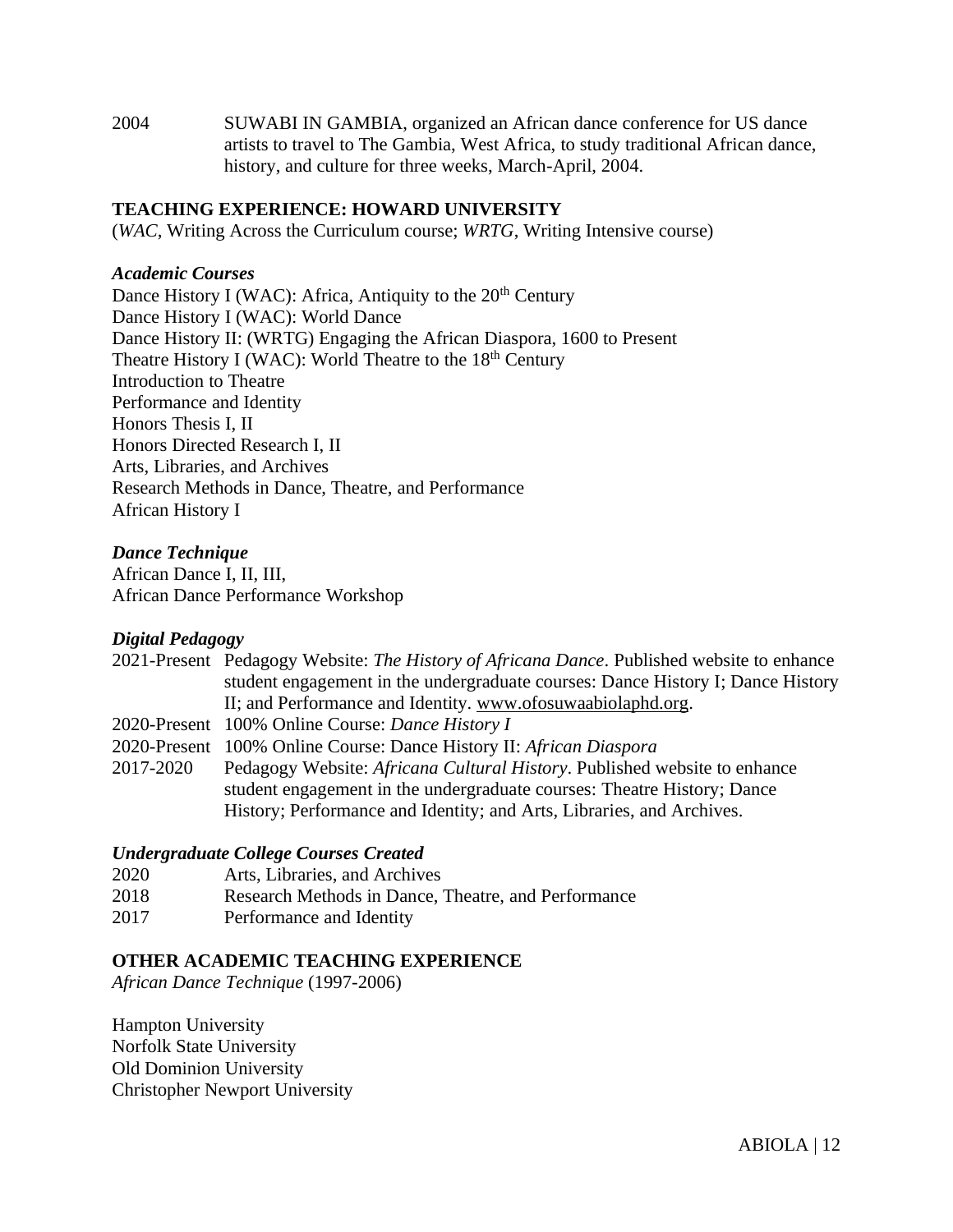Thomas Nelson Community College Governor's School for the Arts Newport News Public School System Hampton Public School System

#### **EXTERNAL PH.D. DISSERTATION COMMITTEES**

- 2021-Present *Dissertation Director*: Truly A. Bennett, "Removed Closeness: A Phenomenological Inquiry into the Black Dancing Body Across Space, Time, and Geographies." Institute for Doctoral Studies in the Visual Arts, Portland, ME.
- 2020-Present *Dissertation Committee Member*: Dominic King, "Phenomenology of Stepping and its Potential as a Liberatory Praxis." Department of Community, Liberation, Indigenous, and Ecopsychology. Pacifica Graduate Institute, Santa Barbara, CA.

#### **UNDERGRADUATE HONORS THESIS ADVISEMENT**

- 2018-2019 *Thesis Director*: Jaylen Wilson, "Theatre is a Weapon: The Efficacy of Theatrical Presentation as a Device for Combating Systemic Racism." Department of Theatre Arts, Howard University. Selected to present at Howard University Research Week, April 2019.
- 2017-2018 *Thesis Director*: Adanna Paul, "Bound to Post-Black: Examining and Redefining Tenets of the Post-Black Art Movement." Department of Theatre Arts, Howard University. **\***Won award for best presentation in Arts and Design, Howard University Research Week, April 2018.
- 2017-2018 *Thesis Director*: Mary Morris, "Breaking the Cycle: An Investigation of Drama Therapy as an Intervention on the School to Prison Pipeline and At-Risk Youth." Department of Theatre Arts, Howard University. Selected to present at Howard University Research Week, April 2018.

#### **SERVICE: HOWARD UNIVERSITY**

- 2022 CHAIR, Bylaws Committee, Chadwick A. Boseman College of Fine Arts. Created and directed the process for writing the bylaws that is to govern the newly established college.
- 2022 JUDGE for presentations, Howard University Annual Research Month, April 2022.
- 2022 MEMBER, Deans Cabinet, Chadwick A. Boseman College of Fine Arts.

#### 2021-Present MEMBER, Executive Committee, Chadwick A. Boseman College of Fine Arts.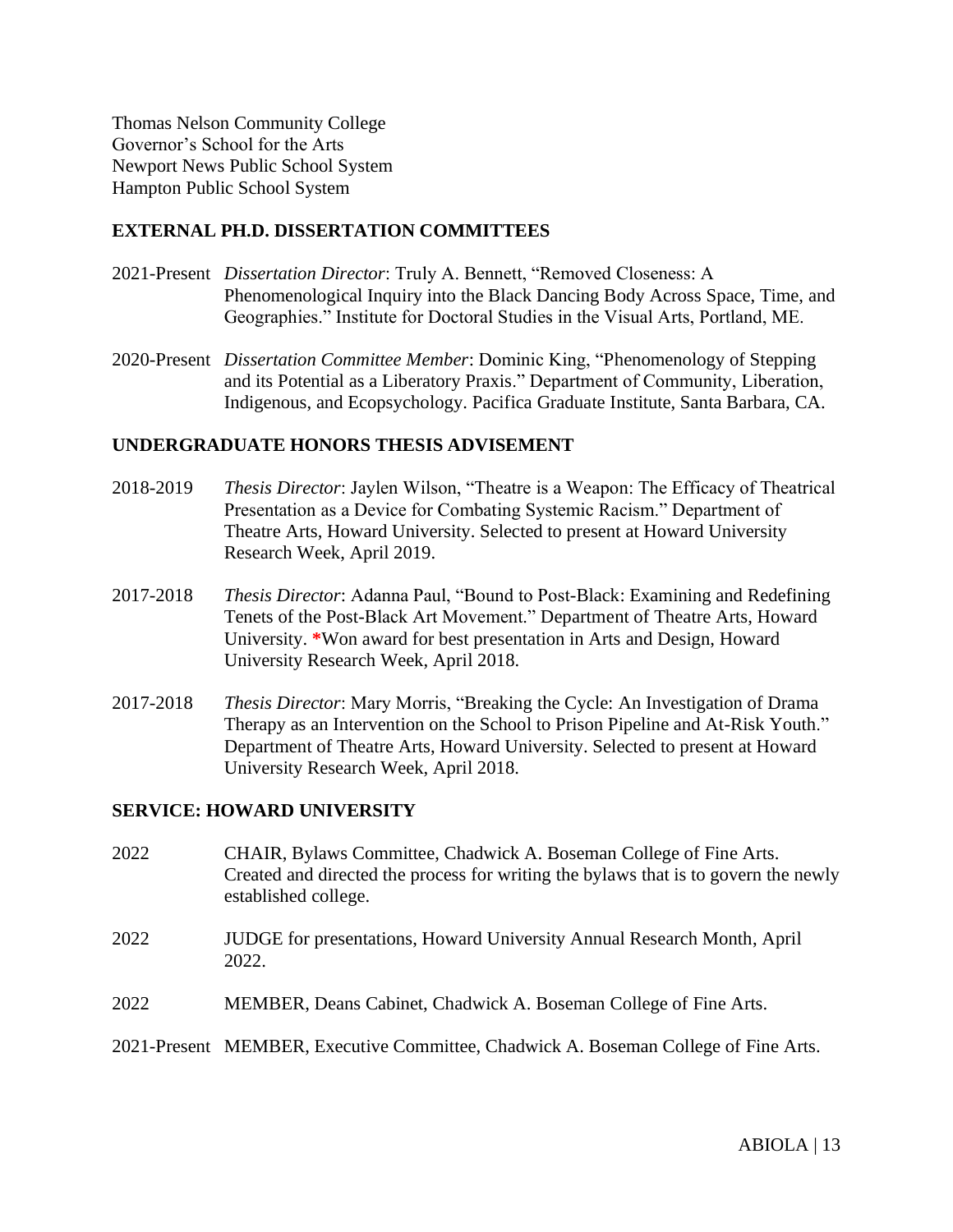2021-Present MEMBER, Alumni, Honorary Degree, and Distinguished Faculty Committee, Chadwick A. Boseman College of Fine Arts. 2020-Present MEMBER, Interdisciplinary Faculty Consortium (IFC), Howard University Office of Research. 2020-2021 FINE ARTS REPRESENTATIVE (alternate). Howard University Faculty Senate. 2020 ACTING CHAIR, Transition Team, College of Fine Arts (CoFA). 2019-2020 MEMBER, Transitional Team Executive Committee, College of Fine Arts (CoFA). 2019 MEMBER, Transition Team, College of Fine Arts. 2019 MEMBER, Transitional Team Bylaws Committee, College of Fine Arts. 2019-2020 MEMBER, Executive Committee, Department of Theatre Arts. 2019-2020 SUPERVISOR, Experiential Learning and On-Campus Placement, Howard University Student Employment Program (HUSEP), Office of Career Services. 2019 JUDGE for poster and paper presentations, Howard University Annual Research Week. 2019 REVIEWER for abstract submissions to Howard University Annual Research Week. 2018-2019 MEMBER, CoFA Working Group, Committee for reinstating the College of Fine Arts. 2018 MEMBER, Department of Theatre Arts Sabbatical Committee. 2018 MEMBER, Search Committee, Department of Theatre Arts Lighting Designer. 2018 JUDGE for poster and paper presentations, Howard University Annual Research Week. 2018-2020 COORDINATOR, Dance Program, Department of Theatre Arts, Howard University, Washington, DC. 2017-2020 COORDINATOR, Honors Program, Department of Theatre Arts, Howard University, Washington, DC. 2017-2018 CHAIR, Department Chair Search Committee, Department of Theatre Arts.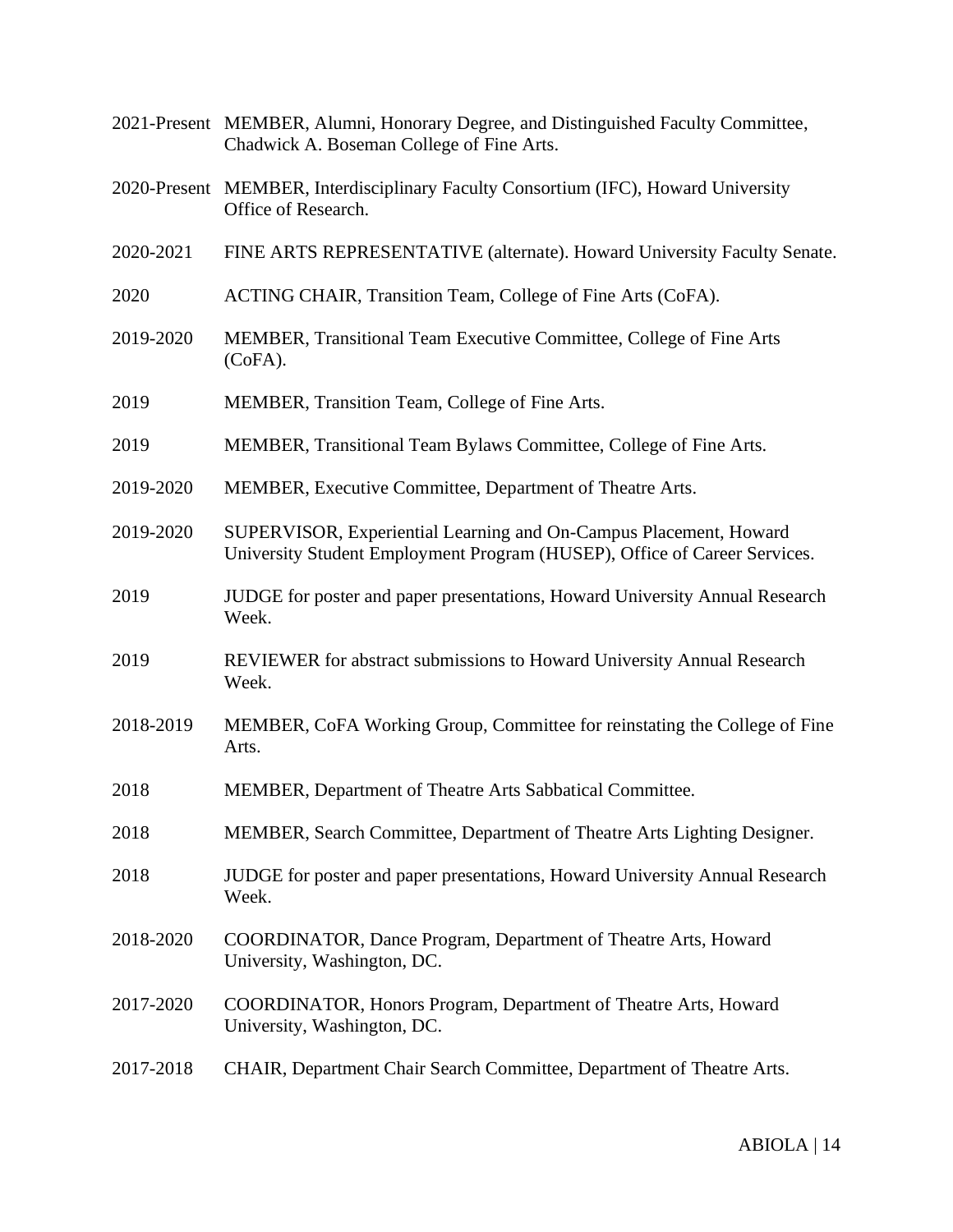- 2017-2021 MEMBER, Academic Policy, Standards, and General Education (APSAGE) Committee, College of Arts and Sciences.
- 2017-2020 CHAIR, Curriculum Committee, Department of Theatre Arts.
- 2017-2019 MEMBER, Honors Council, College of Arts and Sciences
- 2017-2018 COORDINATOR, Theatre Arts Minor Program, Department of Theatre Arts, Howard University, Washington, DC.
- 2016-2019 MEMBER, Executive Committee, Department of Theater Arts.
- 2015-2019 CHAIR, Library Committee, Department of Theater Arts.
- 2014-2017 MEMBER, Curriculum Committee, Department of Theater Arts.

#### **CERTIFICATION, CONTINUED EDUCATION & PROFESSIONAL DEVELOPMENT**

| 2022      | WORKSHOP, Workshop for New and Aspiring Theatre Administrators in Higher<br>Education. NAST 57 <sup>th</sup> Annual Meeting and Retreat for Administrators of Theatre<br>Programs in Higher Education, March 23, Baltimore, MD. |
|-----------|---------------------------------------------------------------------------------------------------------------------------------------------------------------------------------------------------------------------------------|
| 2022      | WORKSHOP, NAST Training Workshop for Visiting Evaluators. National<br>Association for Schools of Theatre, Reston, VA.                                                                                                           |
| 2020-2021 | CERTIFICATION, Chairs Leadership Academy (CLA), Office of Faculty<br>Development, Howard University, Washington, DC.                                                                                                            |
| 2020      | CONFERENCE, "Specific Procedures for NAST Evaluation," National<br>Association of Schools of Theatre (NAST), Reston, VA.                                                                                                        |
| 2019      | CERTIFICATION, HU-Teach/Quality Forward Online Course Design Initiative,<br>workshops to convert face-to-face courses to 100% online format. Howard<br>University, Washington, DC.                                              |
| 2020      | CERTIFICATION, Blackboard Certified, Center for Excellence in Teaching,<br>Learning, and Assessment (CETLA), Howard University, Washington, DC.                                                                                 |
| 2017      | CERTIFICATION, Writing Across the Curriculum (WAC), Center for Excellence<br>in Teaching, Learning, and Assessment (CETLA), Howard University,<br>Washington, DC.                                                               |
| 2017      | CERTIFICATE, Faculty Writing & Creative Works Summer Academy, Office of<br>Faculty Development, Howard University, Washington, DC.                                                                                              |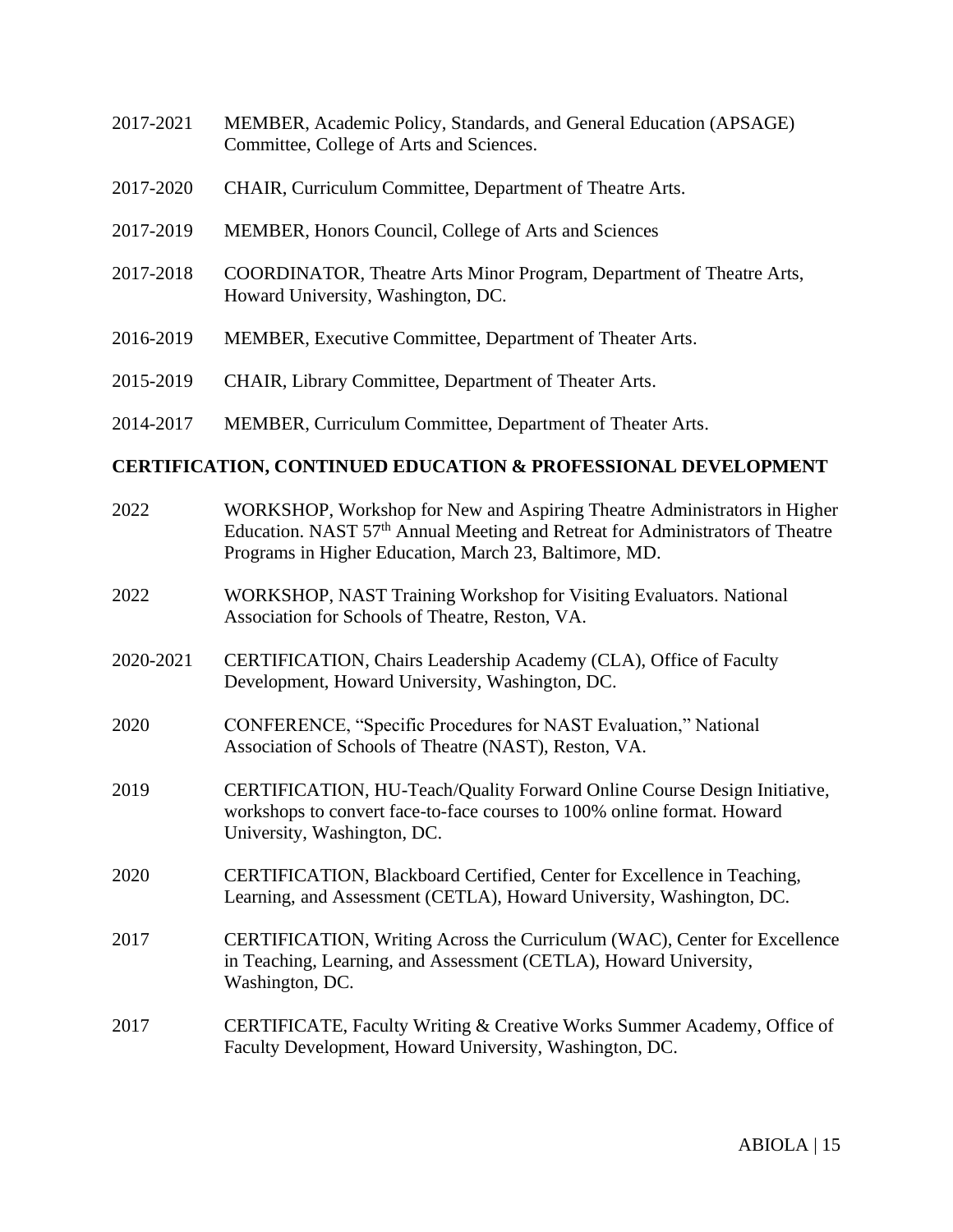2015 CERTIFICATE, Preparing Future Faculty (PFF), Howard University, Washington, DC.

#### **PROFESSIONAL MEMBERSHIPS**

National Dance Education Organization (NDEO) National Association of Schools of Theatre (NAST) Association for the Study of the Worldwide African Diaspora (ASWAD) West African Research Association (WARA) West African Research Center (WARC) Affiliated Scholar Phi Alpha Theta History Honor Society

#### **FIELD WORK AND ARCHIVAL RESEARCH**

Senegal, West Africa The Gambia, West Africa Morocco, Northwest Africa Nassau, Bahamas Freeport, Bahamas United States

#### **LANGUAGES**

French (Reading) **|** Wolof (Basic) **|** Spanish (Basic) **|** Arabic (Basic)

#### **ADDITIONAL EXPERIENCE**

ORIGINAL FULL-LENGTH AFRICAN BALLETS (Abridged list) Choreographer, wrote the script, director, drumming arrangements, designed and made costumes

*Wasalunke and the Three Virtues*, 2008 *Imhotep,* 2006 *Waters of Despair, Waters of Hope*, 2004 *The Voices of Shu,* 2002 *The Dismal Swamp*, 2000 *Africa: A Song of Me,* 1998

MUSICALS (Abridged list) Choreographer

*Rainbow Park*, 2007 *Outliers II*, 2006 *Outliers*, 2005 *Once On This Island*, 2004 *The Wiz*, 2000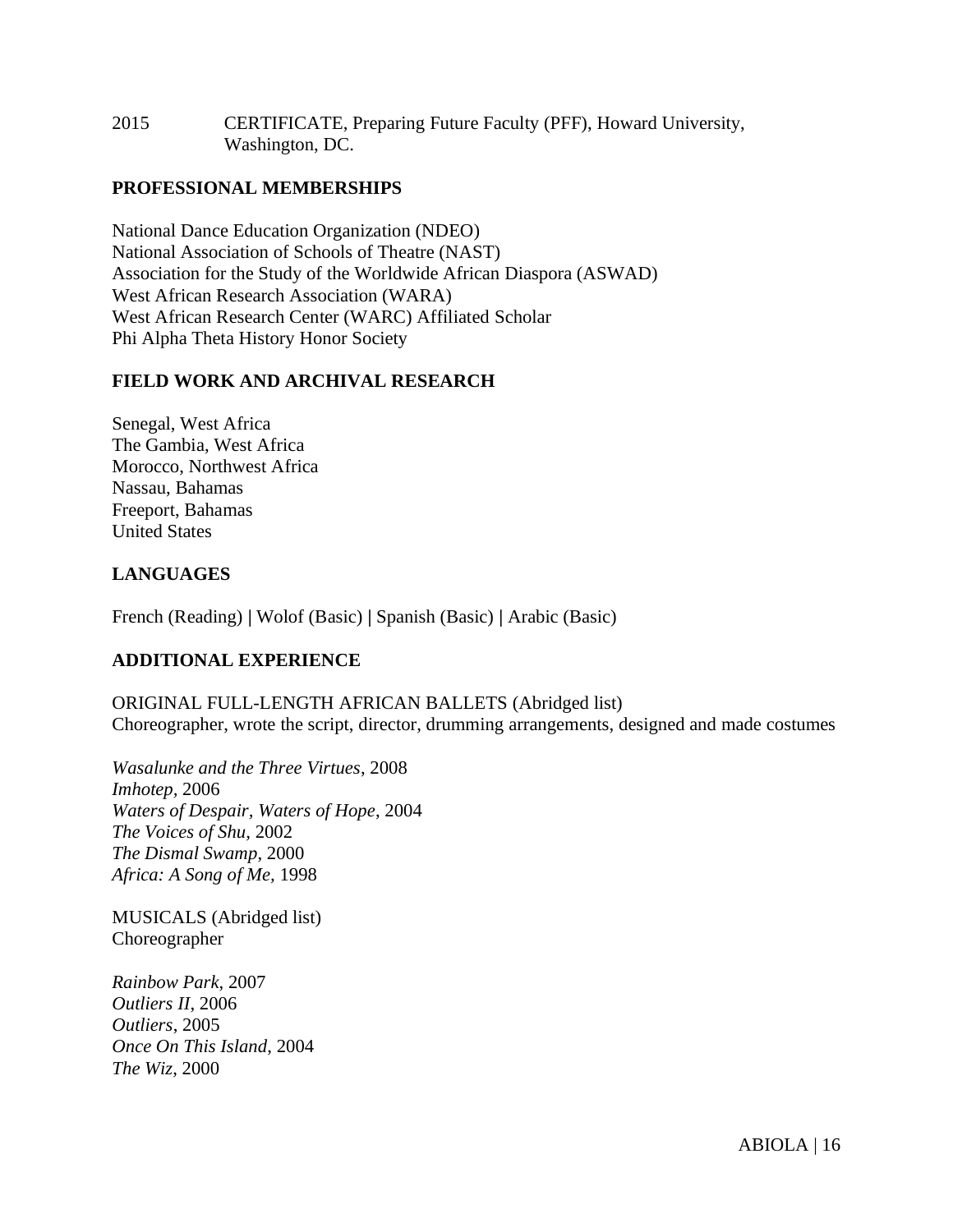#### **COMMISSIONED TO CHOREOGRAPH SITE-SPECIFIC WORKS**

(Abridged list, 2005-2011)

America's 400<sup>th</sup> Anniversary, Jamestown, VA (Commissioned by the US Government) The Chrysler Museum The Norfolk Botanical Garden The Mariner's Museum The SS Rotterdam (Holland/America cruise ship) The Spirit of Norfolk (cruise ship) Norfolk Zoological Museum The Peninsula Fine Arts Center Hampton University Museum

#### **FESTIVAL PERFORMANCES & PRESENTATIONS**

(Abridged list)

| Gnawa Arts, Rabat, Morocco, Northwest, Africa.<br>2010                           |  |
|----------------------------------------------------------------------------------|--|
| Corichow Dance, Kololi, The Gambia, West Africa.<br>2004                         |  |
| Lyceum Series for Cultural Engagement, Elizabeth City, NC.<br>2006               |  |
| Newport News Folk Arts Festival, City Government, Newport News, VA.<br>1997-2011 |  |
| African American Arts Festival (Afr-Am Festival), Norfolk, VA.<br>1997-2006      |  |
| National Arts Festival, Richmond, VA. (The festival toured the US)<br>2005       |  |
| 2000-2005<br>Umoja Festival, Portsmouth Parks and Recreation, Portsmouth, VA.    |  |
| 1999<br>African American Festival of the Arts, Charles City, VA.                 |  |

## **FEATURED ARTIST (Abridged list)**

| <b>VFH Radio</b> | VFH Radio Productions Program, "Suwabi African Ballet." I was featured as the<br>Founding Artistic Director of my dance company. Interview by Connie Stevens,<br>2007.                    |
|------------------|-------------------------------------------------------------------------------------------------------------------------------------------------------------------------------------------|
| <b>NBC</b>       | WAVY 10 Performance at the NTELOS Pavilion, Suwabi African Ballet. I was<br>featured with my dance company, 2007.                                                                         |
| <b>Book</b>      | In Good Keeping: Virginia's Folklife Apprenticeships. Featured as a Master<br>Artist, pp. 114-117. Published by the Virginia Foundation for the Humanities,<br>Charlottesville, VA, 2007. |
| <b>WOWI</b>      | "The Morning Show." Interviewed by Cheryl Wilkerson (Radio) 2006.                                                                                                                         |
| <b>PBS</b>       | "Interview with Master Folk Artist Ofosuwa Abiola." Interviewed on PBS, aired<br>in all US states including Hawaii, 2005.                                                                 |
| <b>CBS</b>       | "A Day with Suwabi African Ballet." I was featured with my dance company on<br>the "Ester Pierre is Everywhere" show, 2002.                                                               |